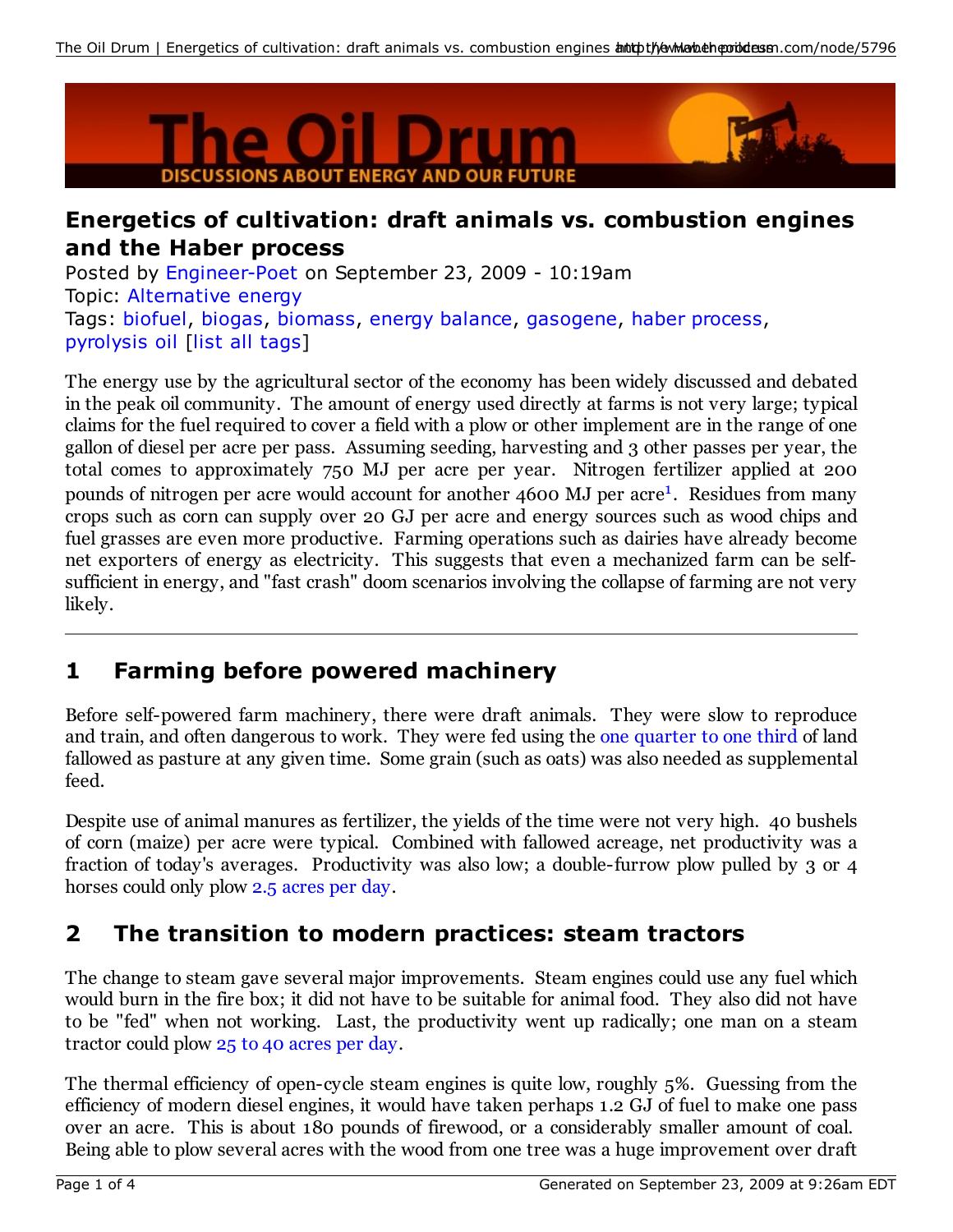animals. The Oil Drum | Energetics of cultivation: draft animals vs. combustion engines **antothey May at eportal com/node/5796** 

# **3 Internal combustion engines (ICEs) and their efficiency**

Internal combustion engines are much more efficient than piston steam engines, as well as much more convenient to operate. Thermal efficiency of medium-speed diesel engines runs upwards of 40%, and low-speed marine diesels can top 50%. Internal combustion engines can also operate on biofuels, with handicaps which depend on the exact fuel fed to the engine.

# **4 Homegrown ICE fuel supplies**

While current vehicles and farm equipment are fairly finicky about their fuel, the generic ICE is quite adaptable. Spark-ignition ICEs can be run on everything from petroleum to ammonia to carbon monoxide made from partial combustion of charcoal. Diesel engines are somewhat fussier, but they can be "co-fueled" with some amount of liquid used to ignite a charge of air and a highoctane gaseous fuel. The addition of gaseous fuel to diesel intake air is called fumigation. Kits are available to fumigate propane into diesels to improve their power and reduce their smoke emissions.

Most current farm equipment has diesel engines. One of the features of the fast-crash doom scenario is that there will be little or no time to make major adaptations for different fuel supplies, so the most interesting possibilities are those which can be

- built from common materials and
- retrofitted to existing engines.

Are there significant possibilities out there? I believe there are. Here's a short list off the top of my head:

**Straight vegetable oil** (SVO). SVO is one step removed from biodiesel, but requires no methanol or other processing. It can be used directly after pressing so long as it is filtered so as not to clog pumps and injectors. SVO must be kept hot to thin it enough to atomize, so engines must be fully warm before using it. This can be accomplished by heating the fuel and coolant externally, or starting and warming up on petroleum diesel or biodiesel. The fuel system must be flushed of SVO before the engine is allowed to cool off again.

Supplies of SVO are likely to be limited, but if SVO is used for a "pilot injection" to ignite a charge of another fuel it can be stretched considerably.

**Fumigated bio-gas**. Bio-gas can be produced from animal wastes and stored in tanks. Introducing gas into diesel intake air creates a fuel-air charge which ignites and burns when oil is injected by the conventional fuel system. It is not usable as the sole fuel in a diesel engine, but it can stretch the supply of liquid fuel. A dual-fuel biomethane bus in the UK expects biomethane to supply 60-80% of its fuel. As no biomethane is used when the engine is at idle, agricultural equipment could expect to use a higher fraction of biogas than a bus.

The downside of biogas is that it is a gas, and storage cylinders are heavy and bulky. Materials likely to be on-hand would leave a a great deal to be desired: low-pressure cylinders such as propane tanks can contain biogas but would hold relatively little fuel even if it is purified to remove CO2. A 250-gallon propane "pig" pressurized to 250 PSI would hold the equivalent of about 4 gallons of diesel fuel. It might be possible to get work done this way, but refueling would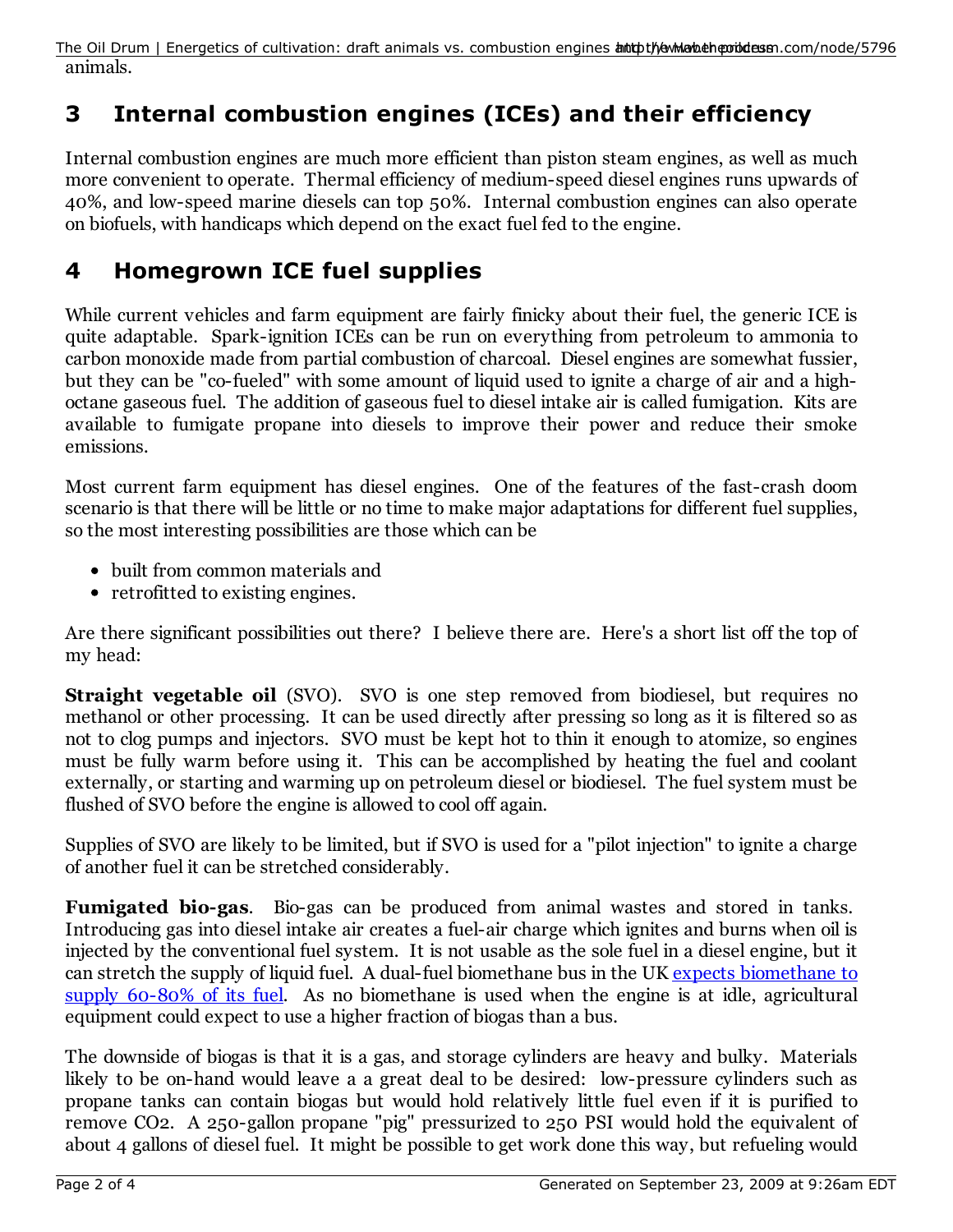be very frequent and take a great deal of time away from work. The Oil Drum | Energetics of cultivation: draft animals vs. combustion engines **antothey May at eporthera**n.com/node/5796

**Fumigated producer gas**. Gas does not have to be delivered to the vehicle; it can be produced on board from solid or liquid fuels. The technology for using gasogenes to produce fuel gas for a combustion engine was brought to a high level of refinement during previous periods of oil rationing (such as WWII). Gasogenes were revisited by the USDA during the 70's oil price shocks, and designs created which could be built out of available materials to power tractors in the event of fuel shortages.

Gasogenes can use most any dry combustible matter as fuel. Wood chips and charcoal are conventional feedstocks. Dried grass pellets and torrefied biomass are other possibilities. Combustible liquids may be used also; a liquid fuel which is not suitable for an engine's fuel system may be turned into a gas for fumigation.

### **5 Biofuel energy requirements**

For the sake of argument, let's start with a sub-optimal energy system. Dried biomass loses very little of the original energy (though biomass may not remain dry unless it is stored correctly). Torrefaction retains roughly 90% of the energy of the original biomass in the product. Pyrolysis oil retains about 70%. Production of charcoal may yield about 50% in the solid product (the remainder comes off as gas and heat). Therefore, let's assume the use of charcoal as the fuel product.

Next, let's assume conversion of charcoal to producer gas in a gasogene. The fuel portion of charcoal is almost entirely carbon. Carbon has a heat of combustion of 93960 cal/mol, while carbon monoxide has 68560 cal/mol; 73% of the energy of carbon is retained in the gas product of the gasogene, not including any  $\mathrm{CO}_2$  from the exhaust gas recycled to CO using excess heat. The hypothetical conversion efficiency from biomass through charcoal to fuel gas in the vehicle is thus 37% (not including any productive use of heat or off-gas created in the production of the charcoal).

If the vehicle is a farm tractor or combine which requires 1 gallon-equivalent of energy per acre per pass, of which 90% is coming from fuel gas produced from charcoal, 5 passes per season requires 1.7 million BTU of biomass. A further 10% of liquid fuel, or 700 kBTU/ac/year, is needed for pilot ignition; since this is relatively small I'll just count it at volume parity with petroleum diesel. This comes to 0.5 gallon per acre per year.

# **6 Biofuel feedstock availability**

The amount of available feedstock depends on the productivity of the crop and the fraction which winds up as byproducts, but we can get some estimates. At a yield of 150 bushels per acre, corn (maize) produces roughly 1.5 dry tons of excess stover (not needed for erosion control) per acre, of which 15-20% (0.22-0.3 tons) is cobs. At 17.4 million BTU per ton, the actual fuel requirement is less than 0.1 tons of biomass. Corn would in fact yield a very large excess of biomass energy beyond the needs for farm machinery working the field.

Oil for ignition can also come from corn. At 0.5 gal/ac/yr, the ignition requirements can be met by the oil from about 2.5 bushels/acre of corn (0.2 gal/bu). The byproduct of pressing is also usable as food.

Other crops also appear to produce sufficient byproduct biomass. The yield of wheat straw from